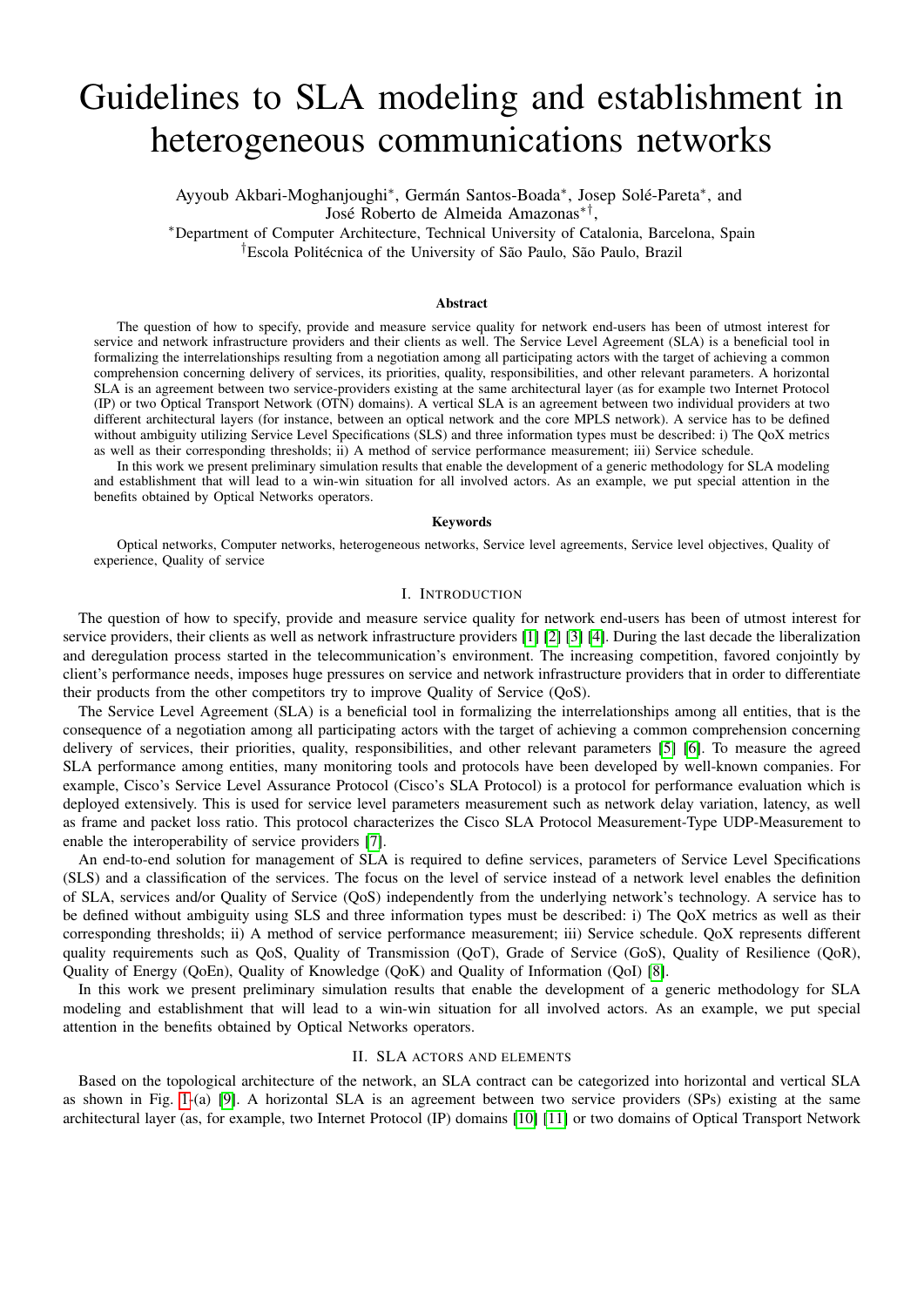(OTN) [\[12\]](#page-3-11)). A vertical SLA is an agreement between two individual providers at two different architectural layers (for instance between an optical network and the core MPLS network). Fig. [1-](#page-1-0)(b) illustrates the actors and governing SLAs adopted in this work.



<span id="page-1-0"></span>Fig. 1. a) A network topology including horizontal and vertical SLAs, adapted from [\[9\]](#page-3-8); b) Actors and governing SLAs adopted in this work.

*1) Actors:* A typical SLA involves two entities such as a contract either between *End-User (EU)* and *Service Provider (SP)*, or between SP and *Infrastructure Provider (InP)*. The complete scenario includes all three mentioned actors.

The term SP refers to corporations that supply data and communication services to their customers. SPs may manage networks by themselves, or they may integrate the other SPs services to deliver an entire service to their clients/customers [\[8\]](#page-3-7) [\[13\]](#page-3-12) – in this work referred as EUs. The SP can operate in different business forms such as an Internet Service Provider (ISP), a carrier, Application Service Provider (ASP) or an operator. As shown in Fig. [1-](#page-1-0)(b), the SP provides an L3 virtualized SDN-based service to the EUs. The relationship between the EUs and SPs is governed by an specific SLA designated as  $SLA$ <sub>(EU-SP)</sub>.

The term InP refers to corporations that provide physical resources through a managed service platform that provides an operational infrastructure and the computing services for development, deployment and management of the applications in enterprise class. For the purposes of this work, as shown in Fig. [1-](#page-1-0)(b), the InP provides an optical transport service to the SPs. The relationship between the InPs and SPs is governed by an specific SLA designated as  $SLA_{(SP-Imp)}$ .

There is no direct relationship between the EU and the InP but the level of satisfaction experienced by the EU clearly depends on the QoX provided by the InP.

For all involved actors in an SLA negotiation, a win-win situation can be defined as quality requirements that are satisfied for all actors, the EU is charged a fair price and the InP and SP adequately remunerated.

*2) Elements:* An SLA must be *Specific* and detailed enough to define expectations for services and eliminate any confusion. The *Comprehensiveness* is an essential element of the agreement and the SLA contract must cover all provided services by the SP and all possible contractual obligations for all actors involved. Moreover, the SLA should be directly related to the service to be offered and it must be *Relevant* to evaluating performance against that goal. In the agreement, unrealistic goals can demotivate the customers and non-delivery will only lead to failures on agreed terms. Therefore, the expectations set must be *Realistic*. By keeping the language simple and *Non-technical*, for reference of EUs, the contract would be easily understandable. The responsibility should be clearly defined as a set of *Division of work* in the agreement. The SLA must contain a *Time-frame* against which the service will be delivered. The *Escalation Metrics* must be clearly defined. Once the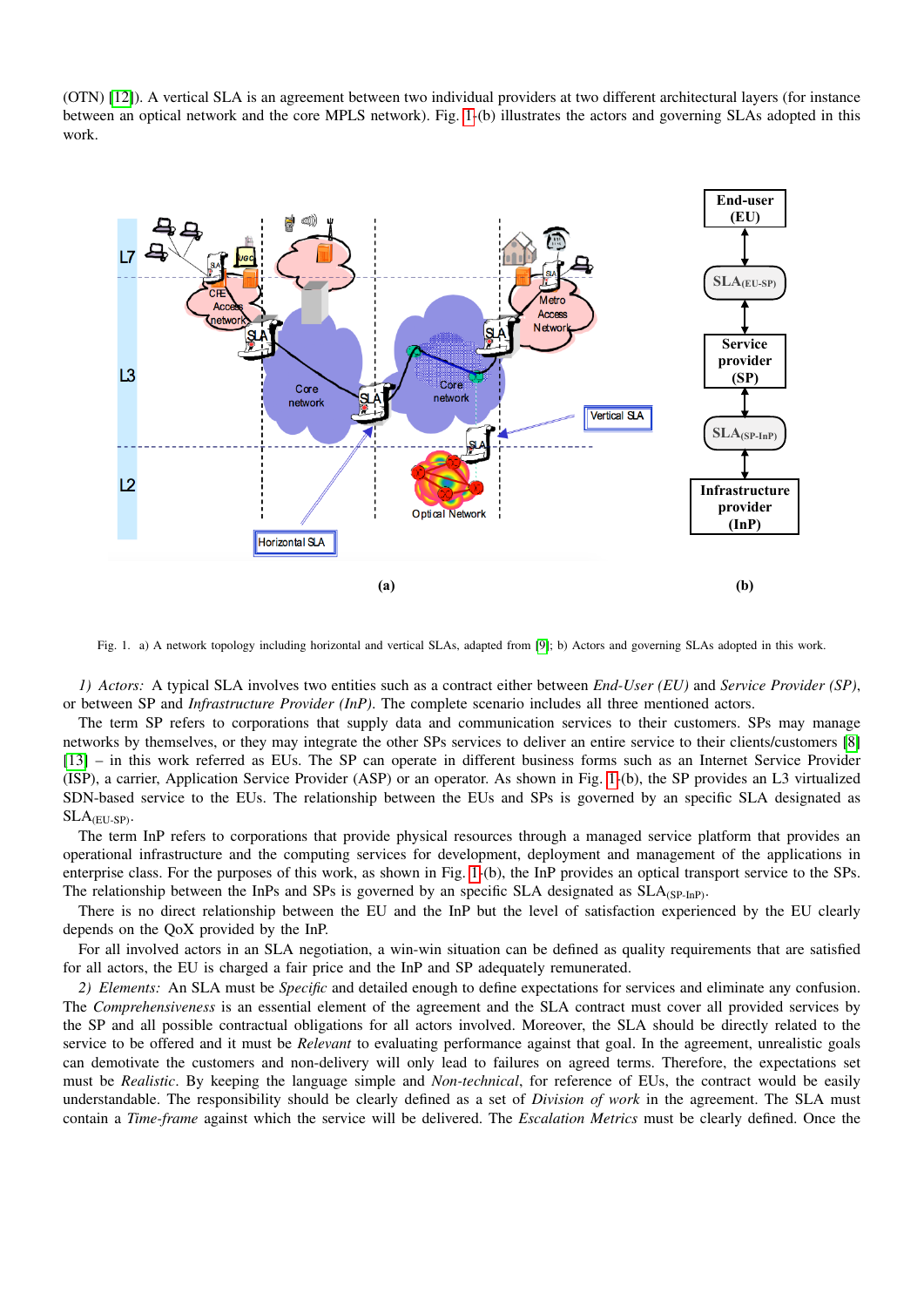actor enters into the agreement, the client must be aware whom to refer in case the services were not rendered properly. Once all elements are considered in the agreement, the agreement document must be the *Authoritative* document binding all actors.

# III. SLA MODELING AND RESULTS

Service Level Objectives (SLOs) are agreed as a means of performance measuring of the provider and simultaneously they are outlined as a way to avoid disputes between the two actors based on misunderstanding. The establishment of a reliable, safe and QoE-aware networking requires a set of services that goes beyond pure networking services. There is oftentimes confusion in the use of SLO and SLA. SLOs are particular and measurable characteristics of the SLA like throughput, response time, availability, or quality [\[14\]](#page-3-13). Apart of SLO application domain, the objectives can be categorized as: i) performance service level objectives; ii) security service level objectives; iii) data management service level objectives; iv) personal data protection service level objectives [\[15\]](#page-3-14) [\[16\]](#page-3-15).

Due to the space limitations and for the sake of simplicity we focus only on the performance SLOs which are: i) Availability, ii) Response time, iii) Capacity, iv) Capability indicators, v) Support and vi) Reversibility.

The input variables of the proposed modeling are:

- QoX: represents the Quality of Service provided by the InP. In fact, it should be described by a vector where the components would be QoS, QoT, QoEn and so on. This variable encompasses in a only numerical value the quality associated to the performance SLOs;
- SP.SP.EU: represents the service's selling price between the SP and the EU;
- SP.InP.SP: represents the service's selling price between the InP and the SP;
- penalty: the penalty to be applied to the SLAs revenue when the SLOs are not achieved.

All the input variables are in the range between 0 and 1.

To describe the impact of each input variable on the SLO satisfaction we adopt the concept of *utility function*. There are two possible cases, namely:

- lower-is-better:  $u_1(x) = \frac{e^{-ax}}{1-x^{-2}}$  $\frac{e}{1-e^{-a}} - e^{-a}$ , that is a monotonic decreasing function,  $0 \le u_1(x) \le 1$ ;  $a > 0$  controls the decay speed;  $0 \le x \le 1$ .
- higher-is-better:  $u_2(x) = \frac{e^{ax}}{a^a}$  $\frac{c}{e^a-1}$  – 1, that is a monotonic increasing function,  $0 \le u_2(x) \le 1$ ;  $a > 0$  controls the increase speed;  $0 \le x \le 1$ .

For the EU the higher the QoX the better will be his/her QoE. Then the utility function associated to QoX is characterized by  $u_2(x)$ . On the other hand, the lower the SP.SP.EU the better will be his/her QoE. Therefore, as far as the EU's QoE is concerned, it should be characterized by  $u_1(x)$ .

To fully characterize the EU's, SP's and InP's different perspectives and objectives we adopt the following set of functions that is not necessarily exhaustive:

• EU's perspective:

 $- U1 = u_1(SP.SP.EU)$ 

$$
- U2 = u_2(QoX)
$$

 $- U3 = \min(U1, U2)$ 

- 
$$
U4.P = u_2(\text{penalty}) \Rightarrow U4 = \max(U3, U4.P)
$$

- SP's perspective:
	- $U5 = u_2(SP.SP.EU)$
	- U6 = u2(SP.SP.EU − SP.InP.SP)
	- $U7.QoX = u_2(QoX) \Rightarrow U7 = min(U6, U7.QoX)$
	- $U8.P = u_2(\text{penalty}) \max (U7.QoX, US.P)$
- InP's perspective:
	- $U9 = u_2(SP, InP, SP)$
	- U10.QoX = u2(QoX) ⇒ U10 = min (U9, U10.QoX)
	- $U11 = \max(U9, U10.QoX)$
	- $U12.P = u_2(\text{penalty}) \Rightarrow U12 = \max(U11, U12.P)$

As the main objective is to identify the conditions that lead to a win-win situation, i. e., all actors have their objectives satisfied, we propose a global metrics defined by a multi-utility function given by:

$$
MUF(U_{EU}, U_{SP}, U_{InP}) = \alpha_{EU} \times U_{EU} + \alpha_{SP} \times U_{SP} + \alpha_{InP} \times U_{InP}
$$

- $\alpha_i \leq 1, i \in \{EU, SP, \text{InP}\}, \sum_{i \in \{EU, SP, \text{InP}\}} \alpha_i = 1$  define the priorities assigned to each actor objective;
- $U_{\text{EU}} \in \{U_1, U_2, U_3, U_4\}, \overline{U_{\text{SP}}} \in \{U_5, U_6, U_7, U_8\}, \ U_{\text{InP}} \in \{U_9, U_{10}, U_{11}, U_{12}\};$